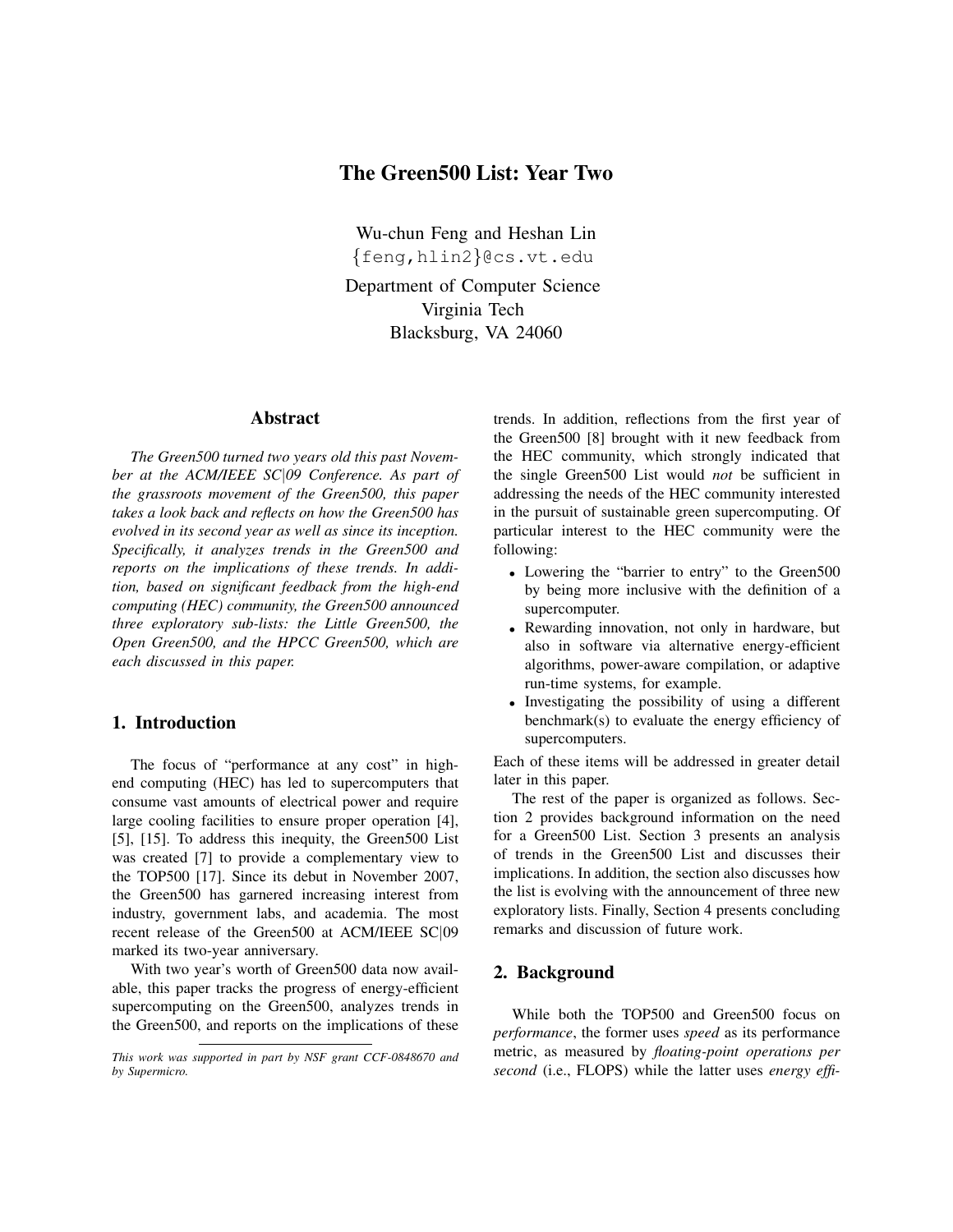*ciency*, as measured by *FLOPS/watt*. Why should we care about energy efficiency? As Belady notes in [5] and as shown in Figure 1, the *annual energy cost* for a 1U server in 2008 surpassed its purchase cost. This, coupled with the annual infrastructure cost for a 1U server exceeding its purchase cost in 2004, contributes to a fast-rising total cost of ownership (TCO).



**Figure 1. Annual Amortized Costs in the Data Center.**

The "Green Destiny" cluster [6], [9] aggressively addressed the above issues by *turbocharging* low-power x86-compatible Transmeta processors via proactive dynamic compilation at run time and by *consolidating* common hardware infrastructure via blade technology in order to massively improve processor performance, particularly floating-point operations, and significantly reduce per-node power consumption, respectively. The use of low-power blades by Green Destiny enabled compute nodes to be packed more densely, i.e., increased FLOPS per square foot, while *simultaneously reducing power density*, i.e., decreasing watts per square foot. While the HEC community clearly understood the benefits of the former, i.e., increasingly computational density, the latter, i.e., reducing power density, was largely ignored. As a result, though the subsequent proliferation of server blades created more densely-packed compute nodes or servers, it also caused a much faster than expected increase in the power density of compute servers [3], [18], as shown in Figure 2.

Continuing to "feed the supercomputing beast" is *not* an environmentally sustainable solution as the demand for energy continues to grow rapidly. As noted



**Figure 2. ASHRAE Projection of Heat Density.**

earlier, the annual cost to power and to cool a 1U server has already exceeded the actual cost of the 1U server. By 2014, the infrastructure and energy cost (I&E), as shown in Figure 1, will account for 75% of the total cost of a 1U server. This is in stark contrast to the early 1990s when I&E only accounted for a mere 20% of the total cost of a 1U server.

Consequently, the energy efficiency of supercomputing systems needs to be improved in order to make more efficient use of electricity. This is particularly true of many existing datacenters and HEC centers that are already constrained by the physical wattage entering their respective buildings, e.g., the National Security Agency (NSA) [10], [19]. In the meantime, inefficient datacenters continue to be constructed, with the datacenter proprietors oftentimes negotiating extraordinarily favorable energy deals with electricity suppliers to build or upgrade power substations near their datacenters. Examples of such datacenters arguably include, and are obviously not limited to, the following: Oak Ridge National Laboratory [20], National Center for Supercomputing Applications [16], and the aforementioned National Security Agency [10], [19].

And when not enough cheap power can be built at or near the datacenters, many institutions simply *move* their datacenters to the power source. Examples arguably include, and again are not limited to, the following: Google [2], [15], Microsoft [21], and NSA [14].

Hence, the mission of the Green500 is to *raise awareness in the energy efficiency of supercomputing* and *drive energy efficiency as a first-order design constraint* (on par with performance).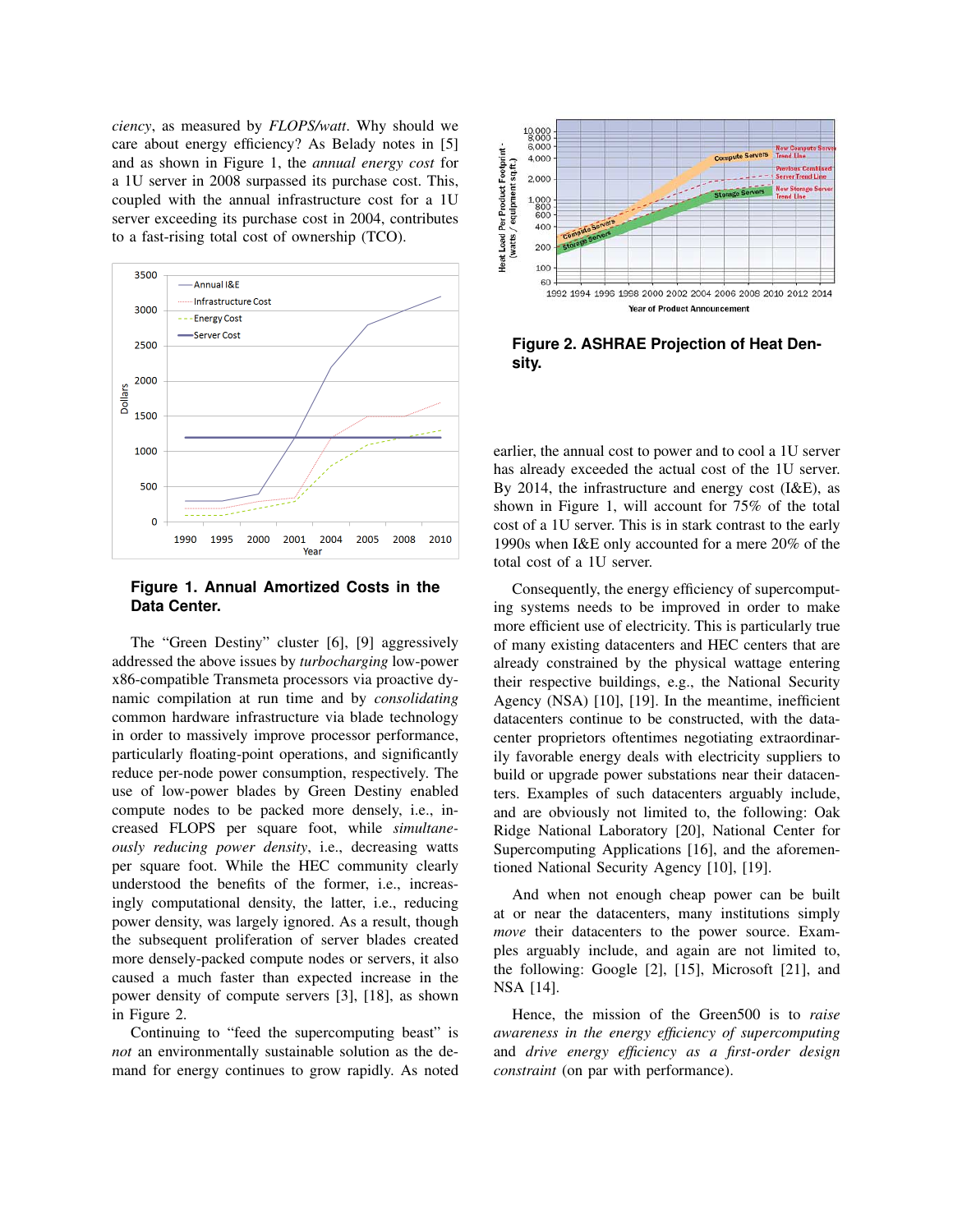#### 3. Analysis and Evolution of the Green500

In this section, we first present an analysis of the Green500, which ranks the energy efficiency of top 500 supercomputers in the world. We then discuss the evolution of the Green500 into three new exploratory lists.

## 3.1. Analysis

Overall Energy Efficiency. As shown in Figure 3, where the "MFLOPS/W" is plotted over the Green500 rank for machines on the three November lists, the overall energy efficiency of supercomputers has continued to improve over the past two years. While improvements are observed over the full range of machines, the majority comes from the top half of the lists, similar to what we observed in our last year's report [8]. To obtain further insight, Figure 4 plots the maximum and average energy efficiency of the past five releases. Most notably, *both metrics have more than doubled over the two years.* More specifically, from November 2007 to November 2009, the *maximum energy efficiency* increased by 102% from 357 MFLOPS/W to 723 MFLOPS/W while the *average energy efficiency* increased by 108% from 60 MFLOPS/W to 125 MFLOPS/W.



**Figure 3. Energy Efficiency by Green500 Rank**

After "Year One" of the Green500 [8], we surmised that the growth of overall energy efficiency might follow Moore's Law, as strongly suggested by the first year's 75% improvement on the measured average energy efficiency. While the average energy efficiency improved only 37% in "Year Two" of the Green500, it still resulted in a Moore's Law effect with respect

to average energy efficiency, which doubled over the 24-month existence of the Green500.



**Figure 4. Maximum and Average Energy Efficiency per Green500 Release.**

Figure 4 also illustrates non-linear growth in the maximum energy efficiency across Green500 Lists. After an initial leap, there was an apparent slowdown from June 2008 to June 2009. One possible explanation of the initial rapid growth is the "plucking" of lowhanging fruit in energy efficiency, e.g., using existing low-power microprocessors to build supercomputers. After the initial stage, further improvements would require novel energy-centric architectural designs, and hence, would take longer to achieve. One example of such architectural innovations is the IBM QPACE (quantum chromodynamics parallel computing on the Cell). Built on the energy-efficient PowerXCell 8i processors connected by a network of FPGA (Field Programmable Gate Arrays), the IBM QPACE delivered a 35% boost in the MFLOPS/W rating over the topranked green machine on the previous list, i.e., June 2009, and landed at the top of the November 2009 release of the Green500.

Energy Efficiency vs. Speed. Many in the HEC community have inquired about how the energy efficiency of supercomputers correlates to their performance. Intuitively, one would think that lower-ranked machines in the TOP500 list tend to have smaller system sizes, and hence, can be more energy efficient because of the overhead of scaling a system. More specifically, as the system size increases, the FLOPS measured by LINPACK increases sub-linearly, while the power consumption increases perfectly linearly to super-linearly. To verify our intuition, we took a statistical approach to the problem, as outlined below.

The linear correlation between two variables is com-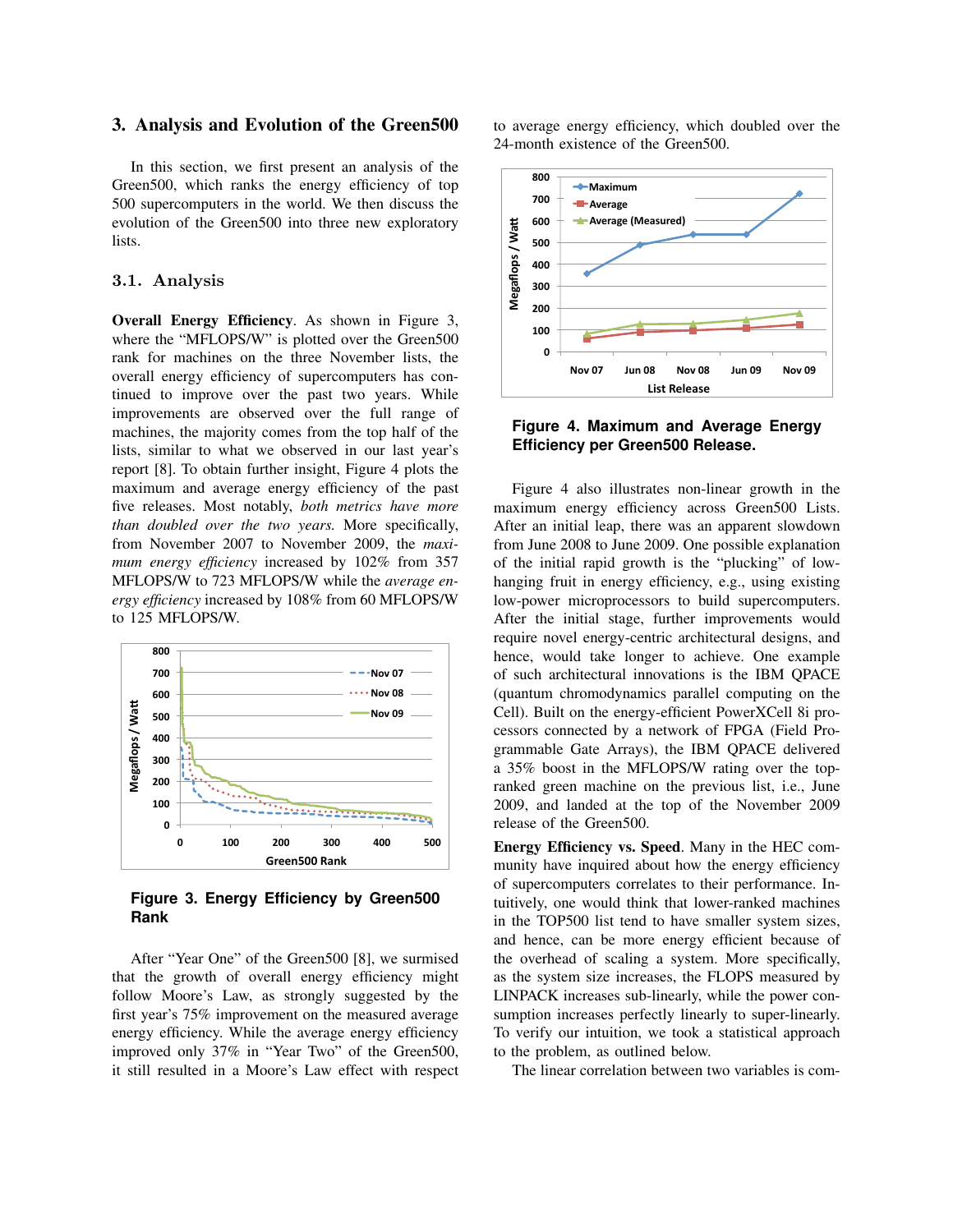monly measured by the Pearson Correlation Coefficient [1], which is defined as the covariance of the two variables divided by the product of their standard deviations as follows:

$$
\rho_{X,Y} = \frac{cov(X,Y)}{\sigma_x \sigma_y} = \frac{E[(X - \mu_X)(Y - \mu_Y)]}{\sigma_x \sigma_y} \quad (1)
$$

where E is the expectation,  $\mu$  is the mean, and  $\sigma$  is the standard deviation. The Pearson Correlation Coefficient yields a value between -1 and 1. A value greater than 0 indicates a positive correlation between the variables, whereas a value less than 0 indicates a negative correlation. The closer that the absolute value of the coefficient is to 1, the stronger is the correlation.

We calculate the Pearson Correlation Coefficients between the registered MFLOPS/W and the LINPACK performance of machines across the past three November lists. Table 1 shows our results.<sup>1</sup> Surprisingly, all the correlation coefficients are greater than 0, suggesting that there is no direct support to the hypothesis that smaller machines are more energy efficient in the examined lists. However, the relatively low coefficient values (i.e., less than 0.3) also indicate weak linear association between energy efficiency and performance.

|           | <b>Correlation Coefficient</b> | <b>P</b> Value |
|-----------|--------------------------------|----------------|
| Nov. 2007 | 0.284                          | 9.749e-11      |
| Nov. 2008 | 0.292                          | 2.816e-11      |
| Nov. 2009 | 0.252                          | 1.101e-08      |

# **Table 1. Correlation between Energy Efficiency (MFLOPS/W) and LINPACK Performance (TFLOPS).**

Figure 5 plots the registered MFLOPS/W over the LINPACK performance of machines from the November 2009 list. As expected from the low coefficient value, the linear regression line fits poorly with the observed MFLOPS values. It is worth noting that the slope of the regression line is increasing, which suggests the energy efficiency tends to be better for the faster machines. This counterintuitive result can be attributed to the fact that newly built large-scale machines strongly tend towards being more energy efficient than earlier-built small machines. For example, Roadrunner, the 2nd most powerful supercomputer in the world, also ranks high in Green500 (i.e., 6th).

Figure 5 also shows that the most energy-efficient

machine, IBM QPACE powered by the PowerXCell 8i processor and FPGA, is nearly 3 times more efficient (723 MFLOPS/watt vs. 253 MFLOPS/watt) but more than 40 times slower (42 TFLOPS vs. 1759 TFLOPS) than the most powerful supercomputer, i.e., Jaguar at Oak Ridge National Laboratory.



**Figure 5. Energy Efficiency vs. Performance for the November 2009 Release.**

Commodity vs. Custom. Figure 6 compares the energy efficiency achieved by the top-ranked commodity and custom-built machines over the past two years. The custom-built machines in our study refer to specialized architectures including IBM Blue Gene/L and Blue Gene/P, IBM BladeCenter QS22, and IBM QPACE. As can be seen, both curves show similar growing trends. However, the top-ranked custom-built machines maintain a MFLOPS/W rating that is *two times higher* on average than the most energy-efficient commodity machines.

As we observed last year [8], leading-edge commodity machines started to catch-up to previous generation custom-built machines from two years ago. Specifically, a supercomputer based on Intel's 45nm low-power quad-core Xeon surpassed the overall energy efficiency of IBM Blue Gene/L. In addition, a commodity machine based on the Intel Xeon E5540/E5550 CPU and the AMD Radeon HD4870 GPU accelerator achieved 379.2 MFLOPS/W, making it more efficient than IBM Blue Gene/P (370 MFLOPS/W).

Power Consumption by Country. Figure 7 depicts the aggregate power consumption of the top 10 powerconsuming countries in the Green500. As can be seen in the figure, the aggregate power consumption of the top 10 countries remained approximately the same from November 2008 to November 2009. This is surprising as the aggregate power consumed by all countries

<sup>&</sup>lt;sup>1</sup>The P value associated with the correlation analysis of each November list is also presented. The P value is a statistic that measures the significance of the correlation. In general, a P value less than 0.05 means that the analysis results is statistically significant.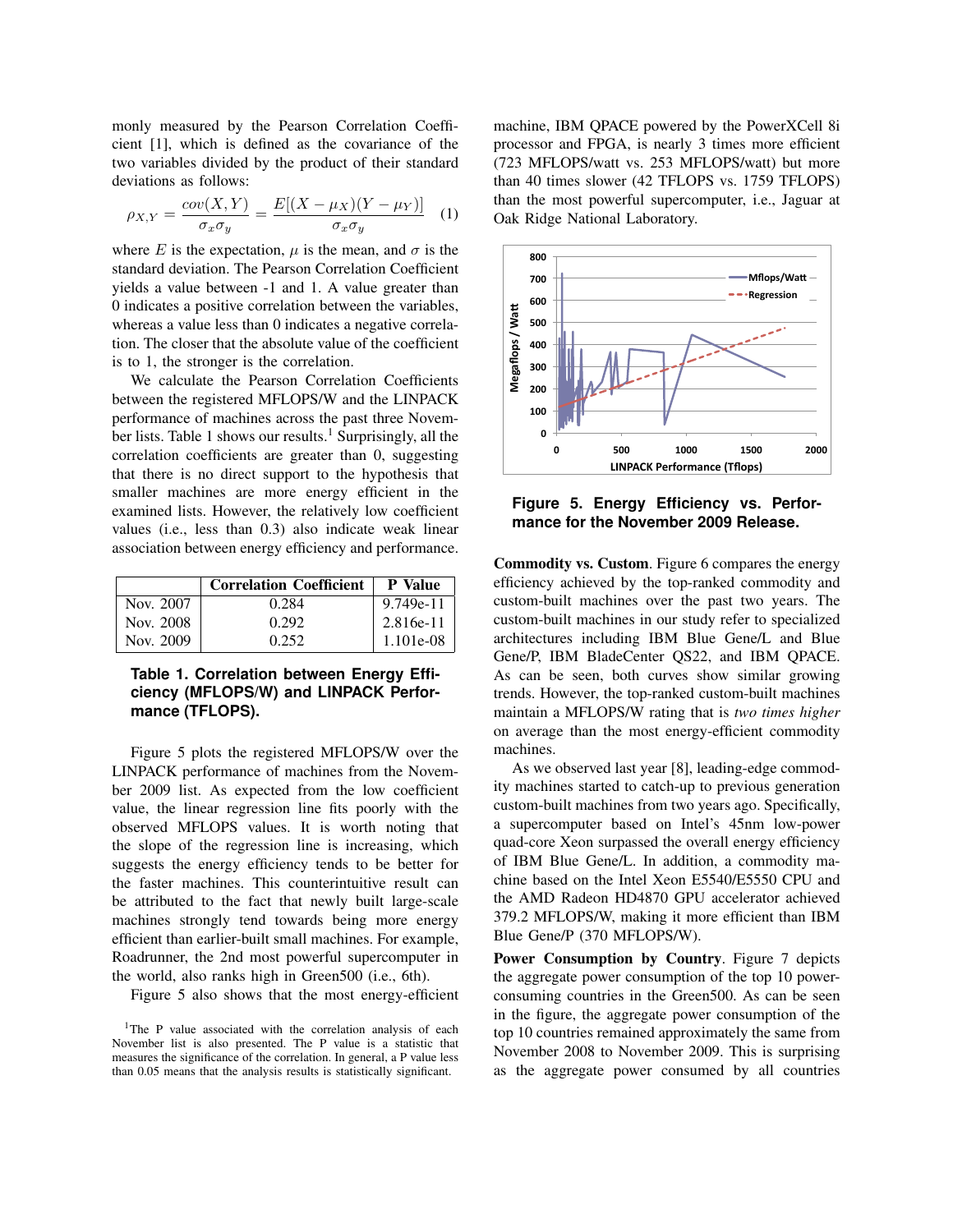

## **Figure 6. Energy Efficiency of the Top-Ranked Commodity and Custom-Built Machines.**

increased 35% from 200.4 MW to 272.2 MW in the same period (not shown in the figure). The "freeze" in the aggregate power consumption of top 10 countries can be attributed to the following:

- Newly built supercomputers are more energy efficient, a trend suggested by the continuing improvement of the average energy efficiency, as shown in Figure 4.
- The TOP500 machines are more spread out across different countries. For instance, the top 10 countries accounted for 90.6% of the total installations in November 2008 but only 88.4% in November 2009.



**Figure 7. Top Ten Countries Ranked by Aggregate Power Consumption**

The United States remains the most power-hungry country. However, the aggregate power consumption of the United States experienced a slowdown in the second

year of the Green500. In fact, the power consumption of the United States decreased slightly from 125.6 MW to 122.9 MW from November 2008 to November 2009. This can be attributed to similar reasons that we discussed above. Nonetheless, the United States continued to dominate the number of installations of top 500 machines, accounting for 56.6%, 58.2% and 55.4% of all systems in the November 2007, November 2008 and November 2009 lists, respectively.

As of the November 2009 list, two countries made their first appearances in the top 10 most powerconsuming countries: Canada and New Zealand. These two countries are also the second and the third fastest growing countries in power consumption, respectively. That is, Canada increased 400% from 0.7 MW to 3.5 MW, and New Zealand increased 120% from 2.0 MW to 4.4 MW. The country with the greatest relative increase in total power consumption is South Korea, whose aggregate power increased 17-fold from 0.1 MW to 1.7 MW.

Overall Observations. The total power consumption of the supercomputers on the Green500 continued to grow — from 161.2 MW in November 2007 to 200.4 MW in November 2008 to 272.2 MW in November 2009. The total power consumption grew even faster in the second year, with a 35.8% increase compared to a 24.3% increase in the first year. This increasing trend suggests that satisfying the energy requirement of supercomputers will remain challenging in the near future. Thus, it is imperative to consider energy efficiency as a firstorder design constraint.

In the first year of the Green500 [8], we noticed skewness in the improvement of energy efficiency in supercomputers, i.e., the top-ranked machine improved much faster than the bottom-ranked machine (50.1% vs. 11.2%). In the second year, the skewness was dramatically reversed; the energy efficiency of the bottom-ranked machine achieved an astounding 3.2 fold improvement, far surpassing the improvement of the top-ranked machine (35%).

Finally, 15% of the most power-hungry supercomputers on the current Green500 list consume more than half the total power of all the supercomputers on the same list. This percentage is the same as that of the November 2008 list.

# 3.2. Evolution

As introduced in Section 1, the HEC community raised the following suggestions for the Green500: (1) lowering the "barrier to entry" to the Green500, (2)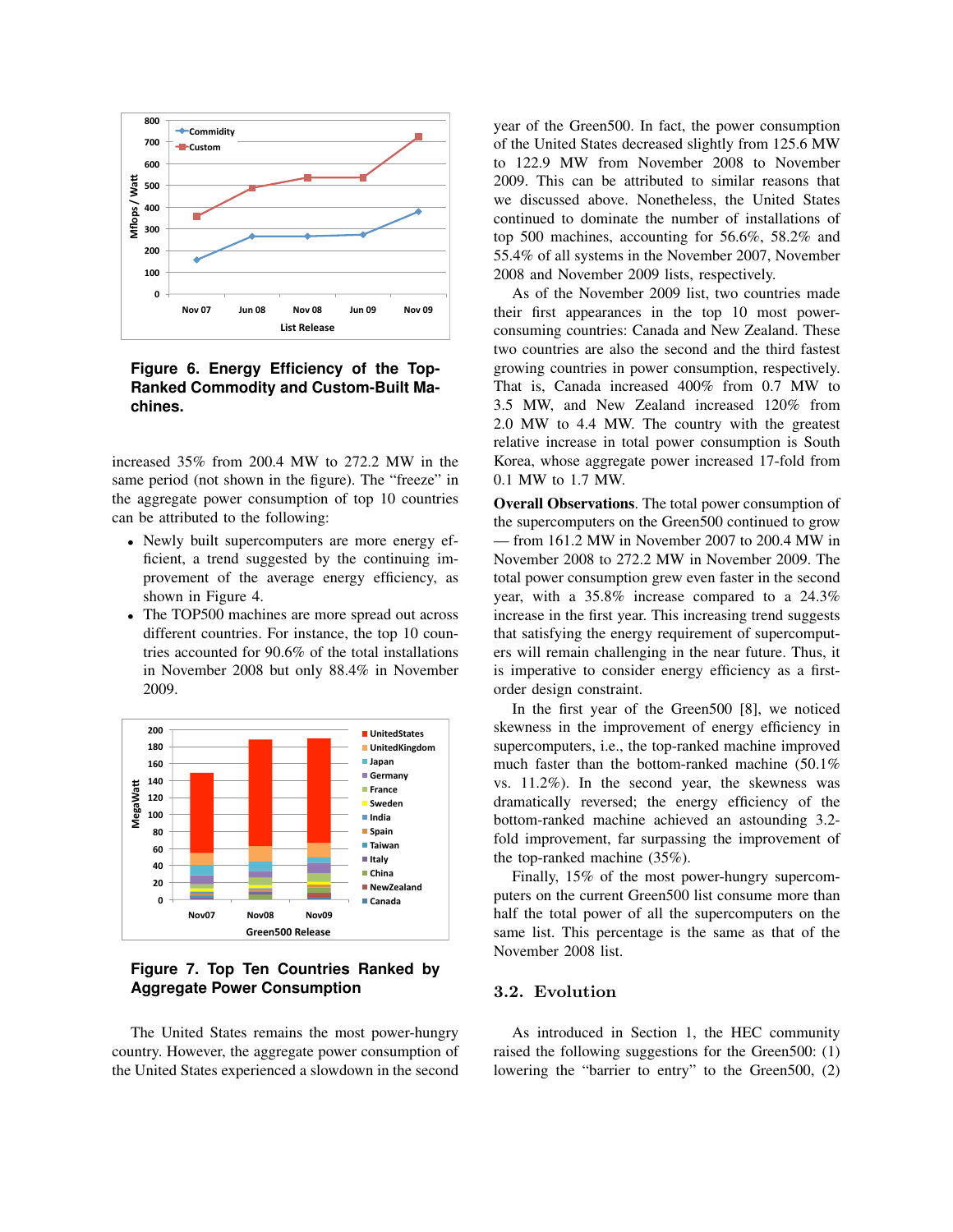rewarding innovation, not only in hardware, but also in software, and (3) investigating the possibility of using a different benchmark(s) to evaluate the energy efficiency of supercomputers. We address each of these in greater detail below.

Exploratory Lists: Little, Open, HPCC. First, with energy efficiency being the focus for the Green500, the HEC community questioned why the Green500 only evaluated the energy efficiency of the top 500 fastest supercomputers in the world. Why not look at the most energy-efficient supercomputers in the world instead? However, this question in turn raised the following issue: What defines a "supercomputer"? Or more specifically, how far should the Green500 "lower the bar" of eligibility in terms of what would constitute a supercomputer? Lowering the bar of eligibility ultimately favors smaller supercomputers, as we argue it should, since the FLOPS/watt metric scales "sub-linearly" as machine size increases [12]. That is, FLOPS increases *less than* perfectly linearly as machine size increases whereas watts increases perfectly linearly to superlinearly due to added aggregating infrastructure. To address the above, we introduced the *Little Green500*. To be eligible for the Little Green500, a supercomputer must be as "fast" as the 500th-ranked supercomputer on the TOP500 that was listed 18 months prior to the release of the Little Green500.

Second, the HEC community felt that the Green500 should promote and reward energy-efficient innovation, particularly with respect to algorithms and software. For instance, automated run-time systems that optimize for energy efficiency while still delivering high performance can improve the energy efficiency of a supercomputer, as measured in FLOPS/watt, by 20% on average [11] by significantly reducing the denominator of the performance metric. Analogously, alternative algorithms that deliver the same solution faster, e.g., mixed-precision arithmetic [13], can increase the energy efficiency of a supercomputer by significantly increasing the numerator of the FLOPS/watt metric. Consequently, we introduced the *Open Green500* as an exploratory list that allows for mixed-precision algorithms and innovative software to measurably improve the FLOPS/watt metric.

Third, while the LINPACK benchmark has been the de facto standard in measuring the performance of supercomputers, its utility beyond scientific computing arguably remains questionable. As a result, the Green500 intends to leverage alternative benchmark suites, namely the *HPCC benchmark suite*, to create another exploratory list called HPCC Green500. The

biggest challenge here is converging on a "single number" metric for HPCC performance, and hence, for HPCC energy efficiency.

Little Green500 vs. Current Green500? Given that the Little Green500 is the only exploratory list that is currently populated (albeit with a subset of eligible machines), we present a comparative analysis between the Little Green500 List and the current Green500 List. For the November 2009 release, the minimum performance requirement for an eligible machine in the Little Green500 was 9 TFLOPS (i.e., the LINPACK performance of the 500th-ranked machine in the June 2008 TOP500 list), thus resulting in a total of 878 eligible machines from the past lists.

First and foremost, we are interested in knowing how much the Little Green500 deviates from the current Green500. To this end, Figure 8 plots MFLOPS/W distributions for both. As expected, the machines in the Little Green500 have better energy efficiency than those in the current Green500, especially in the bottom half of the lists.



**Figure 8. Energy Efficiency Distribution of Current Green500 and Little Green500.**

Next, we compare the normalized MFLOPS of the maximum, average, median and minimum values of both lists, as depicted in Figure 9. Interestingly, the topranked machine is the same on both lists. The average and median values deviate moderately by 19% and 27%, respectively. The most striking difference comes from the minimum MFLOPS/W, which differs by 80% between the two lists.

The minimum MFLOPS/W in the Little Green500 is 65.14 MFLOPS/W, which equals that of the 333rd machine on the current Green500. This implies that 167 out of 500 or *33.4% machines on the current Green500 List could NOT make the Little Green500*.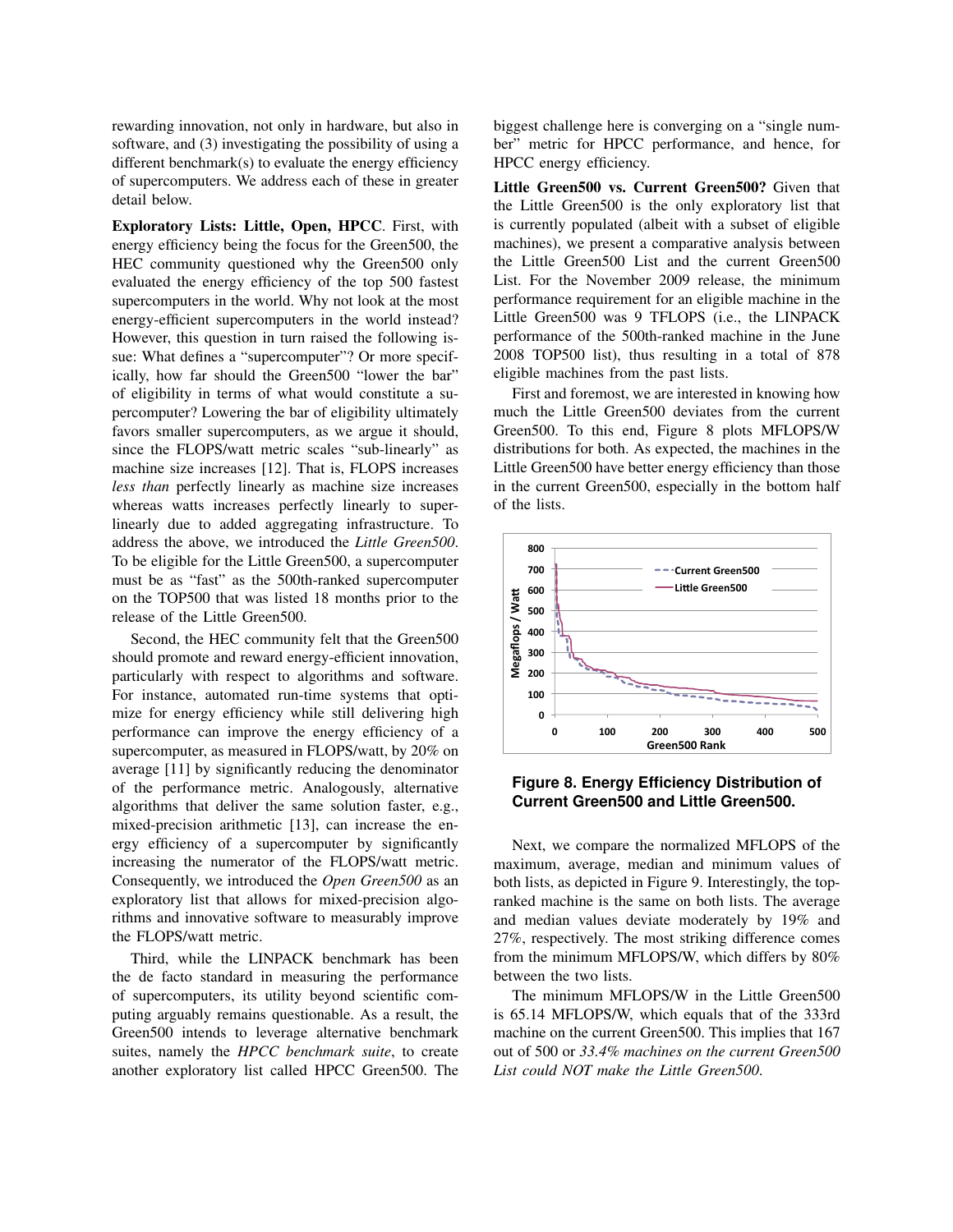

**Figure 9. Normalized Energy Efficiency of the Current Green500 and the Little Green500.**

## 4. Conclusion and Future Work

With the Green500 List turning two years-old in November 2009, this paper presented an analysis of the Green500 data since the launch of the first list in November 2007. In addition, we reported on constructive feedback from the HEC community and our efforts to address that feedback via three new exploratory lists.

The findings from our analysis can be summarized as follows:

- The overall power efficiency continued to improve at a rate similar to Moore's Law, i.e., doubling every 24 months.
- The energy efficiency of today's commodity machines is equivalent to the energy efficiency of custom-built machines from two years ago. (For example, a commodity machine built with the Intel Xeon E5540/E5550 CPU and the AMD Radeon HD4870 GPU accelerator surpassed IBM Blue Gene/P in energy efficiency.
- The exploratory Little Green500, which lowered the "barrier to entry" of supercomputers, differed substantially from the current Green500.
- While the total power consumption of top 500 supercomputers increased considerably, the aggregate power consumption of the top 10 countries remained the same.

In addition to the above analysis, The high-end computing (HEC) community indicated interest in pursuing the following agenda, which in turn, resulted in the launching of three new exploratory lists:

• *The Little Green500*, which lowers the "barrier to entry" to the Green500 by being more inclusive with the definition of a supercomputer.

- *The Open Green500*, which rewards innovation, not only in hardware, but also in software via alternative energy-efficient algorithms, power-aware compilation, or adaptive run-time systems, for example.
- *The HPCC Green500*, which investigates the possibility of using a different benchmark(s) to evaluate the energy efficiency of supercomputers.

However, these new lists may have opened up a Pandora's box. For instance, while the Little Green500 demonstrates potential in offering complementary information to the current Green500, early indications are that it will "only" be useful in guiding the purchase decisions on smaller, but commodity, supercomputers. (It is important to keep in mind that these are only early indications on a small set of data.) More rigorous data analysis on a larger data set will be needed not only to justify the criteria of choosing candidate machines, i.e., by "lowering the bar", but also to justify the existence of the exploratory Little Green500. Similar arguments hold for the exploratory Open Green500, but in this case, it is much too early to tell.

While the HPCC benchmark suite offers a more comprehensive view to the performance of a supercomputer, how to use the multi-dimensional information that HPCC produces in order to rank supercomputers remains a particularly challenging and difficult task. One possible solution, which would loosely parallel what HPCC does with performance, is to offer different rankings along individual dimensions, such as sustainable memory bandwidth, Fast Fourier Transform (FFT) performance, and so on. Alternatively, a comprehensive model needs to be developed to take into account all performance metrics.

Irrespective of all the aforementioned lists, the Green500 seeks to raise awareness in the energy efficiency of supercomputing by driving energy efficiency as a first-order design constraint (on par with performance) and encouraging fair use of the list rankings to promote energy efficiency in high-end computing (HEC) systems.

## Acknowledgements

The authors thank Jeremy Archuleta, Yang Jiao, Thomas Scogland, and Kirk Cameron for their support in sustaining the Green500 List and the Green500 community for their continued support and feedback, particularly the participants from the Green500 BoFs of 2009.

The authors also wish to thank the reviewers for their